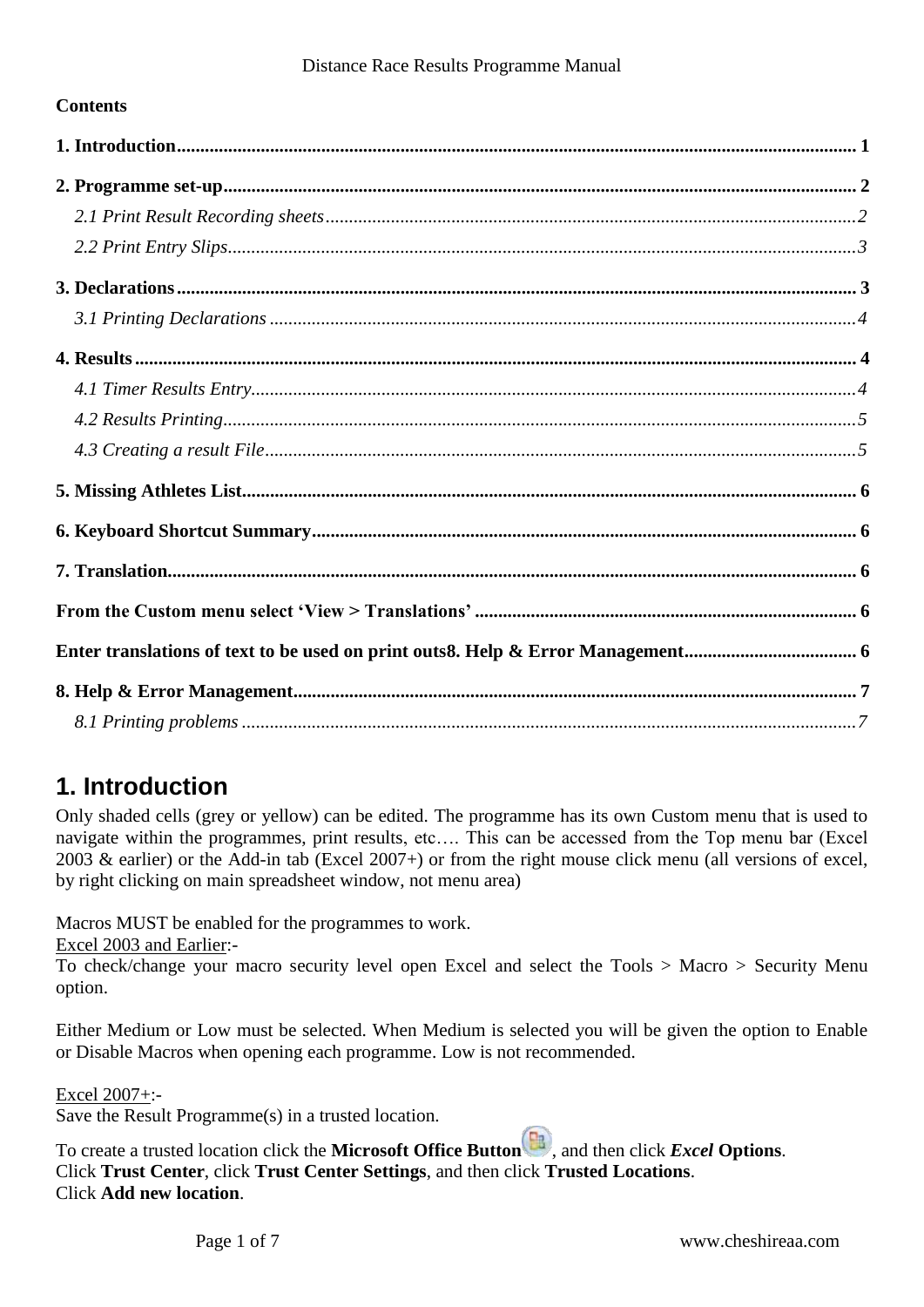#### Distance Race Results Programme Manual

*(Note: It is recommended that you don't make your entire Documents or My Documents folder a trusted location. Create a subfolder within Documents or My Documents, and make only that folder a trusted location.)*

In the **Path** box, type the name of the folder that you want to use as a trusted location, or click **Browse** to locate the folder.

If you want to include subfolders as trusted locations, select the **Subfolders of this location are also trusted** check box.

In the **Description** box, type what you want to describe the purpose of the trusted location & Click **OK**.

Check [www.CheshireAA.com](http://cheshireaa.com/Results) for the latest version of the programmes.

## <span id="page-1-0"></span>**2. Programme set-up**

From the Custom menu select View > Summary to access the summary page.

### **Event Details**

The Event Title, Venue and Date are required data as these are included on the printouts.

The Sub Competition feature is optional, enter an event title (e.g. Cheshire Champs) if required, otherwise leave blank

### **Team Results**

To automatically calculate the top 3 senior & top 3 masters men's and women's teams, enter the number of athletes required for a team (*up to a maximum of 8*).

If you are using the sub competition option the number of athletes per team are defined separately.

### **Duplicate Awards**

Select N to exclude masters from individual category awards (e.g. M40) if they finish in the top 3 overall

### **Womens Label**

Select prefix for womens categories as W, L, of F (e.g. W45, L45, F45). Available options will change if translations entered.

### **Category Positions**

Select Y/N in include/exclude relevant category positions on the results page print out

### **Junior age categories**

Select Odd to use U11, U13, U15, and U17 age categories or select Even to use U10, U12, U14, and U16 age categories

### <span id="page-1-1"></span>*2.1 Print Result Recording sheets*

To print results recording sheets (*Position, Number, Time*) select Print > Recording sheets from the Custom menu.

(*Note: Each recording sheet has space for 120 results*)

Recording sheets can be printed with the position already entered or completely blank.

To print a blank sheet, leave the starting position box empty and click OK.

To print sheets with positions on enter the first position to appear on the first sheet (*typically this will be 1*), and click OK

Enter number of pages and click OK. For blank sheets this is the number of copies, and for position filled sheets this determines the number of positions (*E.g. 1 pages = 1-120, 5 pages = 1-600*)

Page 2 of 7 www.cheshireaa.com If you have selected to print positions on the sheet you will prompted to enter the number of Copies per page (*E.g. 2 – 1 for numbers, 1 for Times*), enter value and click OK. Enter 0 or click cancel to abort printing.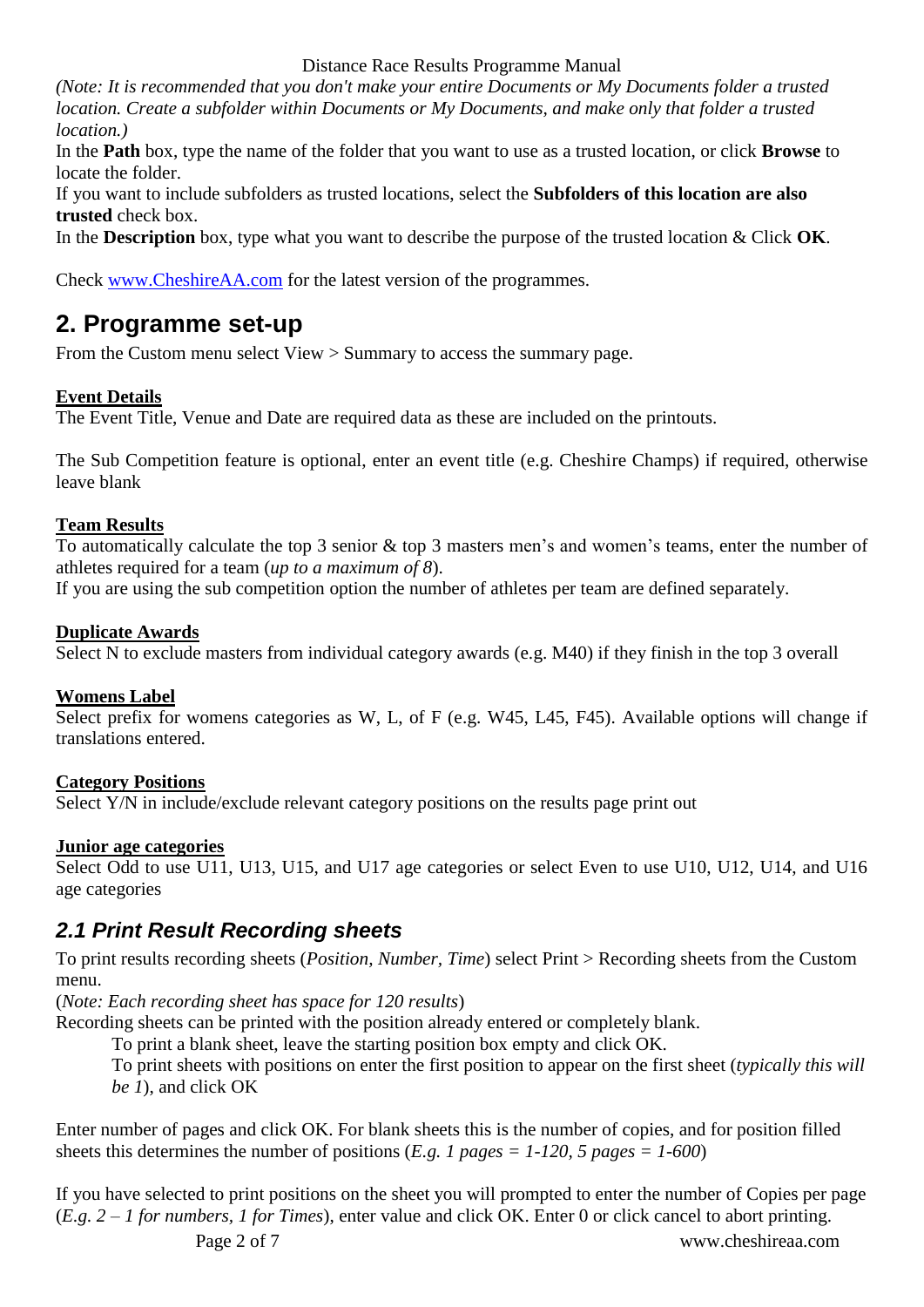## <span id="page-2-0"></span>*2.2 Print Entry Slips*

To print Entry Slips select Print > Entry Slips from the Custom menu. (*Note: Each sheet has 3 entry slips)*

| ÷                                                           | <b>SALE</b>              | the state of the state of the state of the | $\overline{\phantom{0}}$                                                |                        |                               |
|-------------------------------------------------------------|--------------------------|--------------------------------------------|-------------------------------------------------------------------------|------------------------|-------------------------------|
| Event:                                                      |                          |                                            |                                                                         |                        |                               |
| Venue:                                                      |                          |                                            |                                                                         |                        | Duplicate awards <sup>Y</sup> |
| Date:                                                       |                          |                                            |                                                                         |                        | Overall                       |
| <b>Sub Competition:</b>                                     |                          |                                            |                                                                         |                        | Duplicate awards <sup>Y</sup> |
|                                                             | <b>Athletes per team</b> |                                            | <b>Sub Competition</b>                                                  |                        | <b>Sub Competition</b>        |
| $(8 \text{ max})$                                           | Senior                   | <b>Masters</b>                             | Senior<br><b>Masters</b>                                                |                        |                               |
| Men                                                         |                          |                                            |                                                                         | 4 Womens Label         | W                             |
| Women                                                       |                          |                                            |                                                                         |                        |                               |
| Include womens category position on results print out       |                          |                                            |                                                                         |                        | lv                            |
| Include mens masters category position on results print out |                          |                                            |                                                                         |                        | ⊽                             |
|                                                             |                          |                                            | Include womens masters category position on results print out           |                        | ĪY                            |
| Include category position on results print out              |                          |                                            |                                                                         |                        | ĪY                            |
|                                                             |                          |                                            | Junior Age groups (Odd - U11, U13, U15, U17. Even - U10, U12, U14, U16) |                        | Odd                           |
| Key                                                         |                          |                                            |                                                                         |                        |                               |
| Page complete                                               | ◙                        |                                            | <b>Athletes Declared</b>                                                |                        | Finishers                     |
| Partial complete                                            | 8                        |                                            | <b>Total</b>                                                            | $0\%$                  | $0\%$                         |
| Page blank                                                  | $\mathbf{x}$             |                                            | <b>MU18</b>                                                             | 0 <br>0.0              | $\mathbf{0}$<br>0.0           |
| <b>Results</b>                                              | <b>Status</b>            | Sub comp                                   | <b>MU20</b>                                                             | 0 <br>0.0              | $\overline{0}$<br>0.0         |
| Page 1                                                      | $\boxtimes$              | 図                                          | M                                                                       | 0.0<br> 0              | $\overline{0}$<br>0.0         |
| Page 2                                                      | 図                        | 図                                          | M35                                                                     | 0.0<br>$\Omega$        | $\overline{0}$<br>0.0         |
| Page 3                                                      | $\overline{\mathbf{x}}$  | 図                                          | M40                                                                     | 0.0<br>$\Omega$        | $\overline{0}$<br>0.0         |
| Page 4                                                      | 図                        | 図                                          | M45                                                                     | 0.0<br>$\Omega$        | $\mathbf{0}$<br>0.0           |
| Page 5                                                      | 図                        | 図                                          | M <sub>50</sub>                                                         | 0.0<br> 0              | 0.0<br>$\mathbf{0}$           |
| Page 6                                                      | 図                        | 図                                          | M <sub>55</sub>                                                         | 0.0<br> 0              | $\overline{0}$<br>0.0         |
| Page 7                                                      | 図                        | 図                                          | <b>M60</b>                                                              | 0.0<br> 0              | 0.0<br>$\overline{0}$         |
| Page 8                                                      | $\overline{\mathbf{z}}$  | $\mathbf{\overline{z}}$                    | M65                                                                     | 0.0<br>$\overline{0}$  | $\overline{0}$<br>0.0         |
| Page 9                                                      | $\overline{\mathbf{x}}$  | $\overline{\mathbf{z}}$                    | M70                                                                     | 0.0<br>$\overline{0}$  | $\overline{0}$<br>0.0         |
| Page 10                                                     | ×                        | 図                                          | M75                                                                     | $\overline{0.0}$<br> 0 | $\overline{0}$<br>0.0         |
| Page 11                                                     | Ø                        | $\mathbf{\overline{z}}$                    | M80                                                                     | $\overline{0.0}$<br> 0 | $\overline{0}$<br>0.0         |
| Page 12                                                     | $\overline{\mathbf{x}}$  | 図                                          | <b>M85</b>                                                              | 0.0<br>$\Omega$        | 0.0<br>$\overline{0}$         |
| Page 13                                                     | $\overline{\mathbf{x}}$  | 図                                          | M90                                                                     | 0.0<br>$\Omega$        | $\overline{0}$<br>0.0         |
| Page 14                                                     | $\overline{\mathbf{x}}$  | 図                                          | M95                                                                     | 0.0<br>$\mathbf{0}$    | $\overline{0}$<br>0.0         |
| Page 15                                                     | 図                        | 図                                          | M100                                                                    | 0.0<br>$\Omega$        | $\overline{0}$<br>0.0         |
| Page 16                                                     | 図                        | 図                                          | <b>WU18</b>                                                             | 0.0<br> 0              | $\overline{0}$<br>0.0         |
| Page 17                                                     | ⊠                        | 図                                          | <b>WU20</b>                                                             | 0.0<br>$\overline{0}$  | 0.0<br>$\overline{0}$         |
| Page 18                                                     | $\mathbf{x}$             | $\mathbf{\overline{z}}$                    | W                                                                       | 0.0<br>$\overline{0}$  | 0.0<br>$\mathbf{0}$           |
| Page 19                                                     | 図                        | 図                                          | <b>W35</b>                                                              | 0.0<br>$\Omega$        | 0.0<br>n                      |
|                                                             |                          |                                            |                                                                         |                        |                               |

## <span id="page-2-1"></span>**3. Declarations**

From the Custom menu select View > Declarations to access the declarations page, or press  $\text{Ctrl} + \text{Shift} + \text{D}$ .

Enter the first issued number in the grey No. cell. By default all subsequent numbers will be assigned sequentially as indicated in the default No. column. If numbers are not used sequentially, enter the number used in the yellow No. cell (*this will then be indicated in the Default No. column*). If a manually entered number is in the default numbers list, the default no will then become then next available number. (*As illustrated below – default list = 100 – 2099, 109 has been manually entered so the default slot for 109 becomes 2100*)

Enter the athletes name

Enter the athletes Club name (*or UA/Unattached*) or select one of the previously entered clubs from the drop down list

Select the athletes age category from the drop down list.

Enter the athletes date of birth in dd/mm/yy format to calculate their age on the race day. *(Optional to help check correct age category selected)*

If you are using the sub competition option an additional column will be shown on the declaration page, if an athlete is entered in the sub competition select 'Y' from the drop down list, otherwise select 'N' or leave blank.

The Status column is an optional setting, select 'DNS' or 'Withdrawn' from the drop down list to stop athletes appearing in the missing athletes list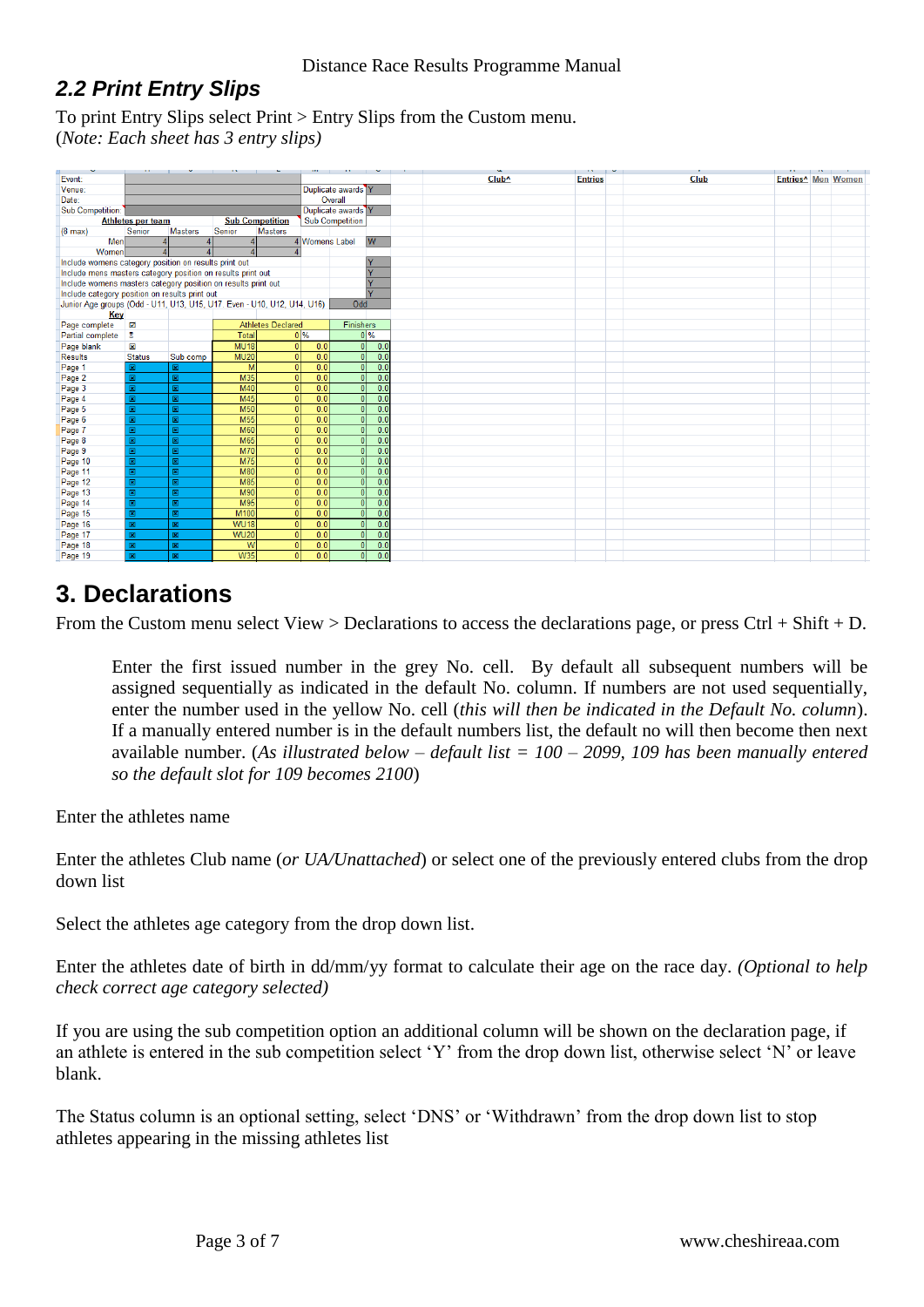|                       | Cheshire Half Marathon Chester - Sun-10-Jan-2021 |         |                | <b>DOB</b>        |                               |            | Age on                     |  |
|-----------------------|--------------------------------------------------|---------|----------------|-------------------|-------------------------------|------------|----------------------------|--|
| Assigned No. No. Name |                                                  | Club    |                | Category dd/mm/yy | <b>Cheshire Champs Status</b> |            | race day                   |  |
| 100                   | 100 J Bloggs                                     | England | M              | 01/05/1987        |                               |            |                            |  |
| 101                   | A Cheshire                                       | England | M              | 16/08/1990 Y      |                               |            |                            |  |
| 102                   | <b>B</b> Black                                   | England | M              | 15/02/1989        |                               | <b>DNS</b> |                            |  |
| 109                   | 109 C White                                      | England | M45            | 14/09/1975        |                               |            |                            |  |
| 104                   | R Smith                                          | England | $\overline{w}$ | 12/12/1992 Y      |                               |            | e <mark>a # 4</mark> 3 3 3 |  |
| 975                   | 975 T Mann                                       | England | M40            | 09/01/1981 Y      |                               |            |                            |  |
| 106                   |                                                  |         |                |                   |                               |            |                            |  |
| 107                   |                                                  |         |                |                   |                               |            |                            |  |
| 108                   |                                                  |         |                |                   |                               |            |                            |  |
| 2100                  |                                                  |         |                |                   |                               |            |                            |  |
| 110                   |                                                  |         |                |                   |                               |            |                            |  |
| 111                   |                                                  |         |                |                   |                               |            |                            |  |
| 112                   |                                                  |         |                |                   |                               |            |                            |  |
| 113                   |                                                  |         |                |                   |                               |            |                            |  |
| 114                   |                                                  |         |                |                   |                               |            |                            |  |
| 115                   |                                                  |         |                |                   |                               |            |                            |  |
| 116                   |                                                  |         |                |                   |                               |            |                            |  |
| 117                   |                                                  |         |                |                   |                               |            |                            |  |
| 118                   |                                                  |         |                |                   |                               |            |                            |  |
| 119                   |                                                  |         |                |                   |                               |            |                            |  |
| 120                   |                                                  |         |                |                   |                               |            |                            |  |
| 121                   |                                                  |         |                |                   |                               |            |                            |  |
| 122                   |                                                  |         |                |                   |                               |            |                            |  |
| 123                   |                                                  |         |                |                   |                               |            |                            |  |
| 124                   |                                                  |         |                |                   |                               |            |                            |  |
| 125                   |                                                  |         |                |                   |                               |            |                            |  |
| 126                   |                                                  |         |                |                   |                               |            |                            |  |
| 127                   |                                                  |         |                |                   |                               |            |                            |  |
| 128                   |                                                  |         |                |                   |                               |            |                            |  |
| 129<br>130            |                                                  |         |                |                   |                               |            |                            |  |
| 131                   |                                                  |         |                |                   |                               |            |                            |  |
|                       |                                                  |         |                |                   |                               |            |                            |  |
| 132                   |                                                  |         |                |                   |                               |            |                            |  |
| 133                   |                                                  |         |                |                   |                               |            |                            |  |
| 134                   |                                                  |         |                |                   |                               |            |                            |  |

Distance Race Results Programme Manual

### <span id="page-3-0"></span>*3.1 Printing Declarations*

From the Custom menu select Print > Declarations. *(Note: Cell shading is removed before printing)*

## <span id="page-3-1"></span>**4. Results**

To view the results entry page, select View > Results on the Custom menu, or press  $Ctrl + Shift + R$ .

Enter the athletes number.

Enter time – Hour, Minute, Sec values only need to be entered if different from the athlete above

To view the top 3 Individuals (*overall and age category*) and teams, select View > Awards on the Custom menu

|                 |                  |          |    |                  | Cheshire Half-Marathon Chester - Wed-1-Aug-2007 |         |                                                 |   |  |          | Cheshire |
|-----------------|------------------|----------|----|------------------|-------------------------------------------------|---------|-------------------------------------------------|---|--|----------|----------|
| Pos.            | Number           | Hour Min |    | <sup>1</sup> Sec | Name                                            | Club    | Category   L Pos.   MV Pos.   LV Pos.   Cat pos |   |  | Time     | Champs   |
|                 | 104 I            |          | 6  |                  | 12 P Radcliffe                                  | England |                                                 |   |  | 11:06:12 |          |
| o               | 101              |          |    |                  | 45 A Cheshire                                   | England |                                                 |   |  | 11:06:45 |          |
| ۰,              | 109 <sub>l</sub> |          |    |                  | 52 C White                                      | England | <b>MV45</b>                                     |   |  | 11:07:52 |          |
|                 | 102              |          | 81 |                  | II B Black                                      | England | М                                               |   |  | 21:08:01 |          |
| 5               | 975              |          |    |                  | 25 T Man                                        | England | <b>MV40</b>                                     | 2 |  | 11:08:25 |          |
|                 | 100 <sup>1</sup> |          |    |                  | 56 J Bloggs                                     | England | М                                               |   |  | 31:08:56 |          |
|                 |                  |          |    |                  |                                                 |         |                                                 |   |  |          |          |
| 8               |                  |          |    |                  |                                                 |         |                                                 |   |  |          |          |
| 9               |                  |          |    |                  |                                                 |         |                                                 |   |  |          |          |
| 10 <sup>1</sup> |                  |          |    |                  |                                                 |         |                                                 |   |  |          |          |
| 11 <sub>1</sub> |                  |          |    |                  |                                                 |         |                                                 |   |  |          |          |
| 12              |                  |          |    |                  |                                                 |         |                                                 |   |  |          |          |
| 13 <sub>1</sub> |                  |          |    |                  |                                                 |         |                                                 |   |  |          |          |

## <span id="page-3-2"></span>*4.1 Timer Results Entry*

From the Custom menu select 'Start Timer' then click on 'Start Race Clock' when the race starts to record start time and open the result entry form. Select the 'Time Results Entry' menu option to access the results entry form if the start time has already been recorded.

Enter the athletes bib number and press enter to record the bib number and finish time. These finish times can be manually amended by closing the entry form and changing using entry method above. The results entry form can also be used with a barcode scanner. Scanning a barcode will record the bib number and the finish time. (The previous 15 entered results will be displayed at the bottom of the form)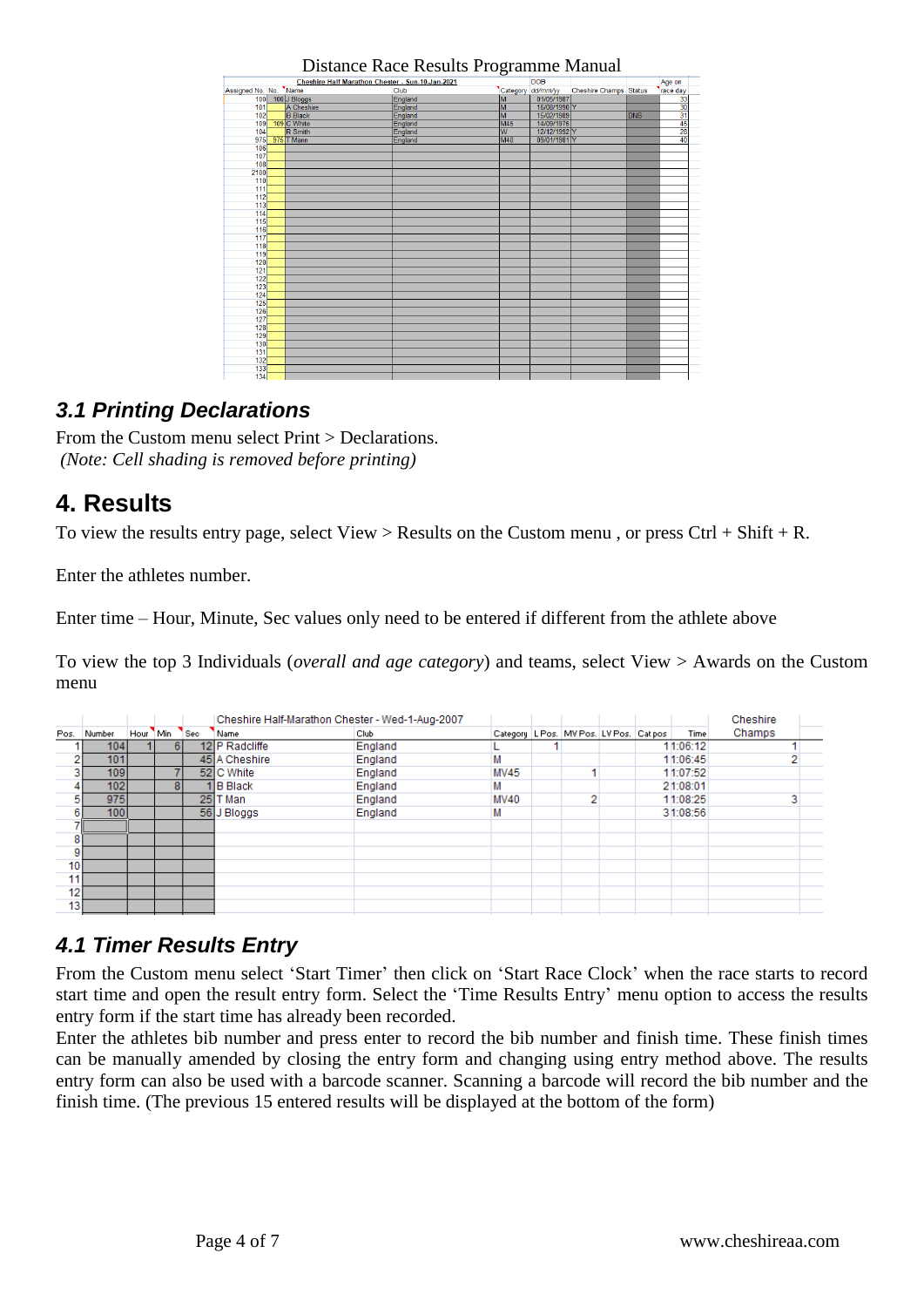Distance Race Results Programme Manual

| <b>Timer Result Entry</b>   |                          |  |
|-----------------------------|--------------------------|--|
| Race Stat time<br>Pos.<br>1 | 00:00:00<br>Bib No.      |  |
| Latest Results:-            | Pos. Name, Club, Age Cat |  |

### <span id="page-4-0"></span>*4.2 Results Printing*

From the Custom menu select 'Print' > 'Results All'/'Results All – Sub competition' to print a full set of results, or press  $Ctrl + Shift + P/L$ .

From the Custom menu select 'Print Single Results Pages'/' Print Single Results Pages – Sub competition' > Page xx to print a single page.

*(Note: Cell shading is removed before printing. The Sub competition results pages will show category positions within that competition)*

Check the Summary page to see which results pages are complete.

(*Note: If the select results page is blank, nothing will be printed and you will get a 'This is a blank page' error message, click OK on error message*)

From the Custom menu select 'Print' > 'Awards'/'Awards – Sub competition' to print the appropriate awards page, or press  $Ctrl + Shift + W/E$ . Categories with no male or female athletes will be hidden on the print out

|         |                          |                    | Cheshire 10K Cheshire - Mon-1-Oct-2007 |                    |                |                    |             |
|---------|--------------------------|--------------------|----------------------------------------|--------------------|----------------|--------------------|-------------|
|         | Men Name                 | Club               | Time                                   | <b>Ladies Name</b> |                | Club               | <b>Time</b> |
| 1st     | A Cheshire               | England            | 34:34                                  | 1st                | P Radcliffe    | England            | 34:12       |
|         | 2nd B Black (M20)        | England            | 36:01                                  | 2nd                | C White (LV55) | England            | 34:56       |
| 3rd     | T Man (MV40)             | England            | 36:02                                  | 3rd                | G.             | ä,                 |             |
| U20     | Name                     | Club               | Time                                   | U20                | Name           | Club               | Time        |
| 1st     | <b>B</b> Black           | England            | 36:01                                  | 1st                |                |                    |             |
| $2nd -$ |                          | ÷.                 | L.                                     | 2nd                | u.             | ÷.                 | ä,          |
| 3rd     | ı.                       | L,                 |                                        | 3rd                |                |                    |             |
|         | V35 Name                 | Club               | Time                                   | V35                | Name           | Club               | Time        |
| 1st     | J Bloggs                 | England            | 1:01:03                                | 1st                |                |                    | ä,          |
| $2nd -$ |                          |                    |                                        | 2nd                |                | ÷                  | ٠           |
| 3rd     | ı.                       | ÷                  |                                        | 3rd                |                | ÷.                 |             |
|         | V40 Name                 | Club               | Time                                   | V40                | Name           | Club               | Time        |
| 1st     | T Man                    | England            | 36:02                                  | 1st                | ÷.             |                    | L,          |
| 2nd     | u.                       | ä,                 | ٠                                      | 2nd                | ä,             | ٠                  | ä,          |
| 3rd     | ı.                       | L,                 |                                        | 3rd                |                |                    |             |
|         | V45 Name                 | Club               | Time                                   | V45                | Name           | Club               | Time        |
| 1st     | $\overline{\phantom{a}}$ | ä,                 |                                        | 1st                |                | ä,                 | ä,          |
| $2nd -$ |                          | ä,                 |                                        | 2nd                |                |                    | ä,          |
| 3rd     | u.                       | ä,                 | i.                                     | 3rd                |                | ÷.                 | ä,          |
|         | V50 Name                 | Club               | Time                                   | V <sub>50</sub>    | Name           | Club               | Time        |
| 1st     | ÷.                       | L.                 | ÷.                                     | 1st                | z.             | ä,                 | ä,          |
| $2nd -$ |                          | ä,                 |                                        | 2 <sub>nd</sub>    |                |                    | ä,          |
| 3rd     |                          |                    |                                        | 3rd                |                |                    |             |
|         | V55 Name                 | Club               | Time                                   | V <sub>55</sub>    | Name           | Club               | Time        |
| 1st     | ×.                       | L,                 | ÷                                      | 1st                | C White        | England            | 34:56       |
| $2nd$ - |                          | ä,                 | ÷.                                     | 2nd                | ÷.             | ÷.                 |             |
| 3rd     | ı.                       | ä,                 |                                        | 3rd                |                |                    |             |
|         | V60 Name                 | Club               | Time                                   | V60                | Name           | Club               | Time        |
| 1st     | ä,                       | L.                 | L,                                     | 1st                |                |                    | L,          |
| 2nd     | L.                       | ä,                 | ÷                                      | 2nd                |                | ٠                  | ÷.          |
| 3rd     | ı.                       | ż                  |                                        | 3rd                |                |                    | ÷           |
|         |                          |                    |                                        |                    |                |                    |             |
|         |                          |                    |                                        |                    |                |                    |             |
|         |                          | <b>Team Awards</b> |                                        |                    |                | <b>Team Awards</b> |             |
| Men     | Club                     | <b>Athletes</b>    | Time                                   | <b>Ladies Club</b> |                | <b>Athletes</b>    | Time        |
| 1st     | England                  | 101.A Cheshire     | 34:34                                  | 1st                |                |                    |             |
|         | 17 points                | 102.B Black        | 36:01                                  |                    |                |                    |             |
|         | (2.4.5.6)                | 975.T Man (V40)    | 36:02                                  |                    |                |                    |             |
|         |                          | 100.J Bloggs (V35) | 1:01:03                                |                    |                |                    |             |
|         |                          |                    |                                        |                    |                |                    |             |

### <span id="page-4-1"></span>*4.3 Creating a result File*

From the Custom menu select Create results file<sup>[24]</sup>. This will create a much smaller file with just the results and awards page. If a sub competition is defined there will also be separate results and award pages for this.

Select a folder to save the file in from the Browse for Folder box, click on folder to highlight it and click OK.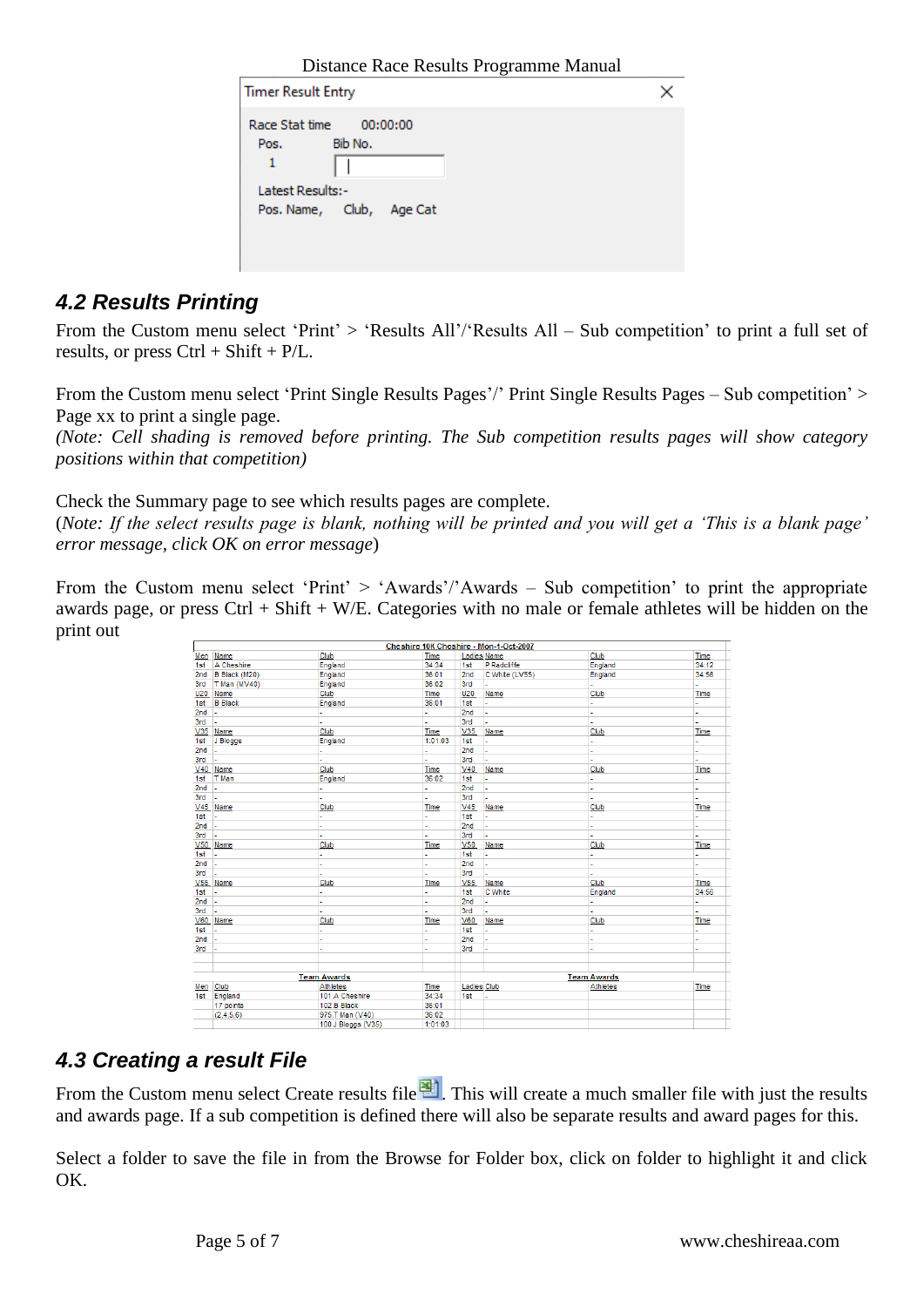# <span id="page-5-0"></span>**5. Missing Athletes List**

From the Custom menu select 'Missing athletes'  $>$  'List with Names', or press Ctrl + Shift + O to display the number, name, and club of athletes that have not been entered onto the results page and whose status is not DNS/Withdrawn on the declaration page.

(Note: *There is a limit to the amount of text that is displayed on this message so if there are a lot of missing athletes not all of them will be displayed*)

| <b>Microsoft Excel</b>                                                                                                             |
|------------------------------------------------------------------------------------------------------------------------------------|
| 2 athletes are yet to be entered on the results page:-<br>(Note: complete list may not be displayed, also check Numbers only list) |
| 100 J Bloggs (England)<br>975_T Man (England)                                                                                      |
|                                                                                                                                    |

From the Custom menu select 'Missing athletes'  $>$  'Numbers only', or press Ctrl + Shift + K to display a list of numbers that have not been entered onto the results page and whose status is not DNS/Withdrawn on the declaration page.

| <b>Microsoft Excel</b>                                 |
|--------------------------------------------------------|
| 2 athletes are yet to be entered on the results page:- |
| 100<br>- 975                                           |
|                                                        |

# <span id="page-5-1"></span>**6. Keyboard Shortcut Summary**

| <b>View Declarations</b>                  | $-$ Ctrl + Shift + D |
|-------------------------------------------|----------------------|
| <b>View Results</b>                       | $-$ Ctrl + Shift + R |
| <b>View Awards</b>                        | $-$ Ctrl + Shift + A |
| <b>Print Awards</b>                       | $-$ Ctrl + Shift + W |
| <b>View Sub Competition Awards</b>        | $-$ Ctrl + Shift + S |
| <b>Print Sub Competition Awards</b>       | $-$ Ctrl + Shift + E |
| <b>Print Full Results</b>                 | $-$ Ctrl + Shift + P |
| <b>Print Full Sub Competition Results</b> | $-$ Ctrl + Shift + L |
| <b>View Missing Athlete Names</b>         | $-$ Ctrl + Shift + O |
| <b>View Missing Athlete Numbers</b>       | $-$ Ctrl + Shift + K |

# <span id="page-5-2"></span>**7. Translation**

<span id="page-5-3"></span>From the Custom menu select 'View > Translations'

<span id="page-5-4"></span>Enter translations of text to be used on print outs